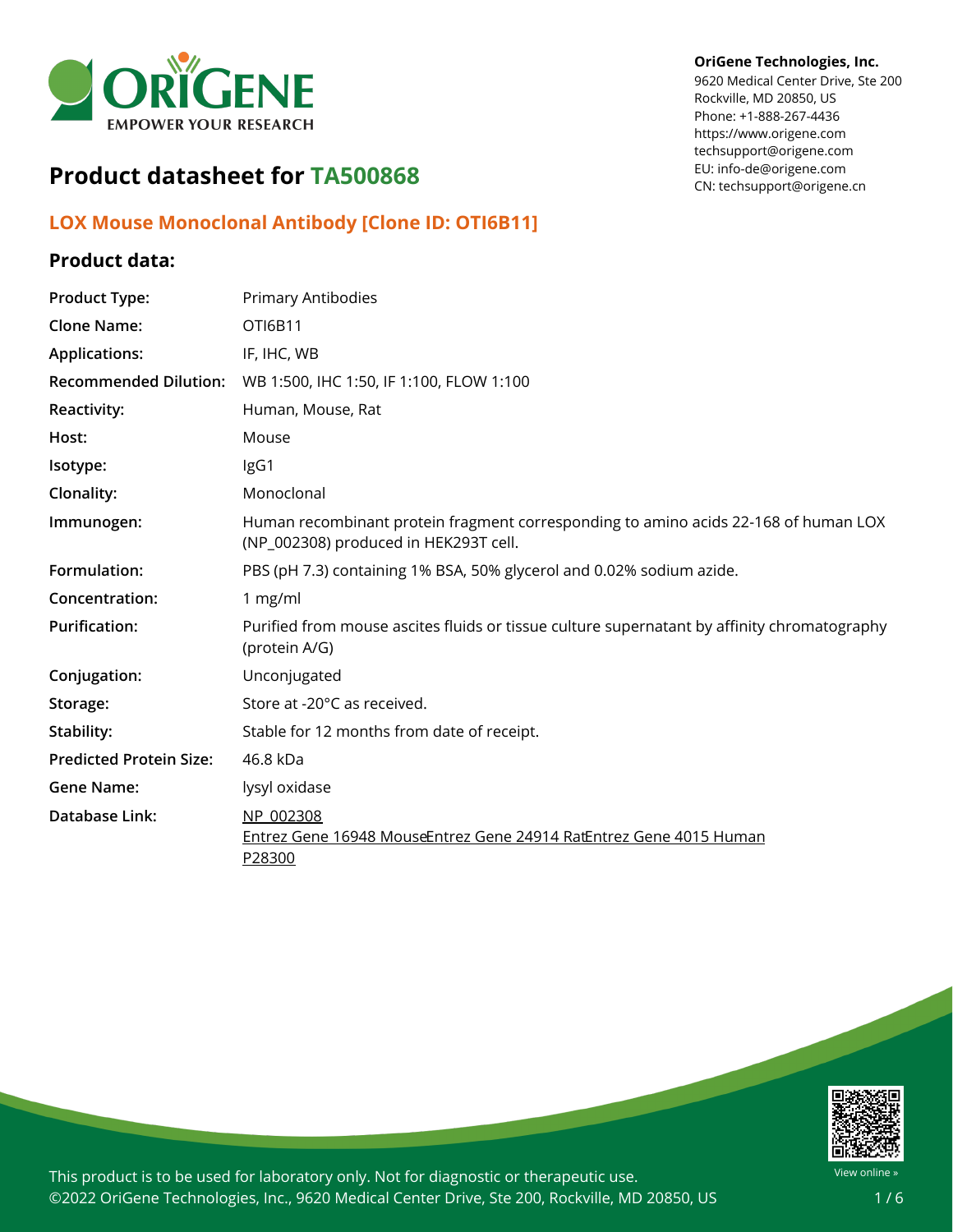#### ORIGENE **LOX Mouse Monoclonal Antibody [Clone ID: OTI6B11] – TA500868**

#### **Background:** The protein encoded by this gene is an extracellular copper enzyme that initiates the crosslinking of collagens and elastin. The enzyme catalyzes oxidative deamination of the epsilon-amino group in certain lysine and hydroxylysine residues of collagens and lysine residues of elastin. In addition to crosslinking extracellular matrix proteins, the encoded protein may have a role in tumor suppression. Defects in this gene are a cause of autosomal recessive cutis laxa type I (CL type I). Two transcript variants encoding different isoforms have been found for this gene. [provided by RefSeq]

| Synonyms: | MGC105112 |
|-----------|-----------|
|           |           |

**Protein Families:** Druggable Genome, Secreted Protein

### **Product images:**



HEK293T cells were transfected with the pCMV6- ENTRY control (Left lane) or pCMV6-ENTRY LOX ([RC213323], Right lane) cDNA for 48 hrs and lysed. Equivalent amounts of cell lysates (5 ug per lane) were separated by SDS-PAGE and immunoblotted with anti-LOX. Positive lysates [LY400843] (100ug) and [LC400843] (20ug) can be purchased separately from OriGene.



Immunohistochemical staining of paraffinembedded Adenocarcinoma of Human breast tissue using anti-LOX mouse monoclonal antibody. (Heat-induced epitope retrieval by 10mM citric buffer, pH6.0, 100°C for 10min, TA500868)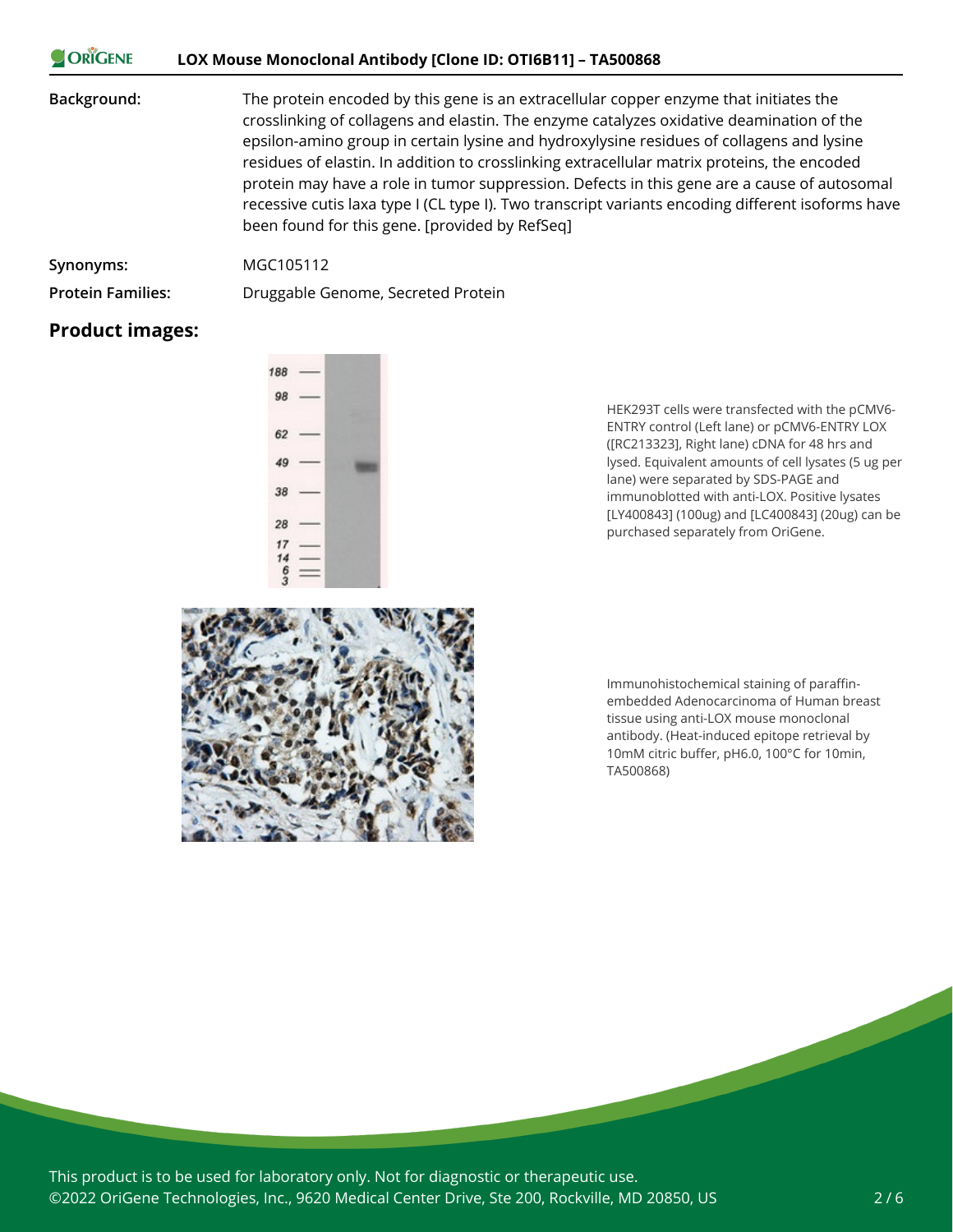

Immunohistochemical staining of paraffinembedded Human colon tissue within the normal limits using anti-LOX mouse monoclonal antibody. (Heat-induced epitope retrieval by 10mM citric buffer, pH6.0, 100°C for 10min, TA500868)

Immunohistochemical staining of paraffinembedded Human Kidney tissue within the normal limits using anti-LOX mouse monoclonal antibody. (Heat-induced epitope retrieval by 10mM citric buffer, pH6.0, 100°C for 10min, TA500868)

Immunohistochemical staining of paraffinembedded Human liver tissue within the normal limits using anti-LOX mouse monoclonal antibody. (Heat-induced epitope retrieval by 10mM citric buffer, pH6.0, 100°C for 10min, TA500868)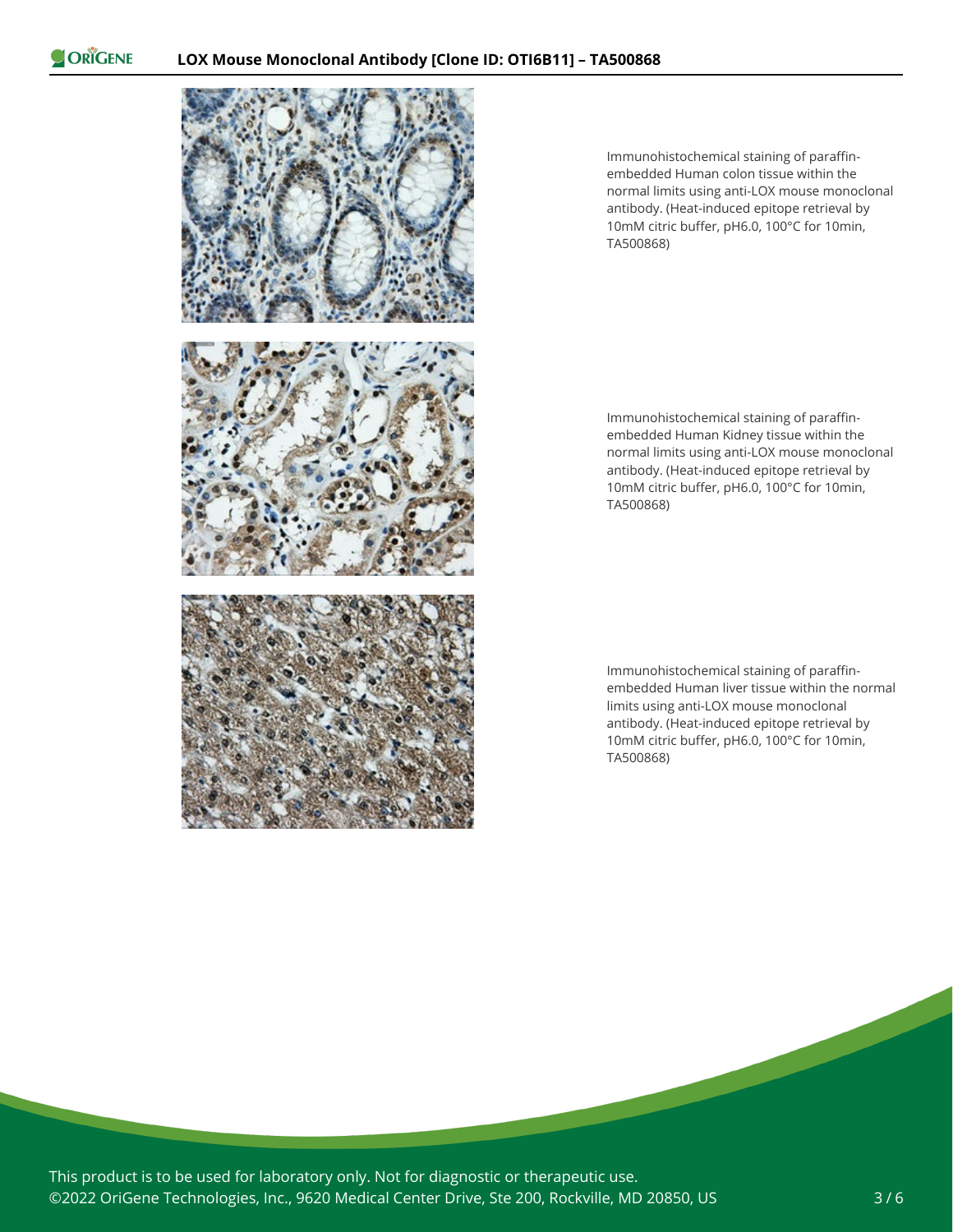

Immunohistochemical staining of paraffinembedded Adenocarcinoma of Human ovary tissue using anti-LOX mouse monoclonal antibody. (Heat-induced epitope retrieval by 10mM citric buffer, pH6.0, 100°C for 10min, TA500868)

Immunohistochemical staining of paraffinembedded Human pancreas tissue within the normal limits using anti-LOX mouse monoclonal antibody. (Heat-induced epitope retrieval by 10mM citric buffer, pH6.0, 100°C for 10min, TA500868)

Immunohistochemical staining of paraffinembedded Human thyroid tissue within the normal limits using anti-LOX mouse monoclonal antibody. (Heat-induced epitope retrieval by 10mM citric buffer, pH6.0, 100°C for 10min, TA500868)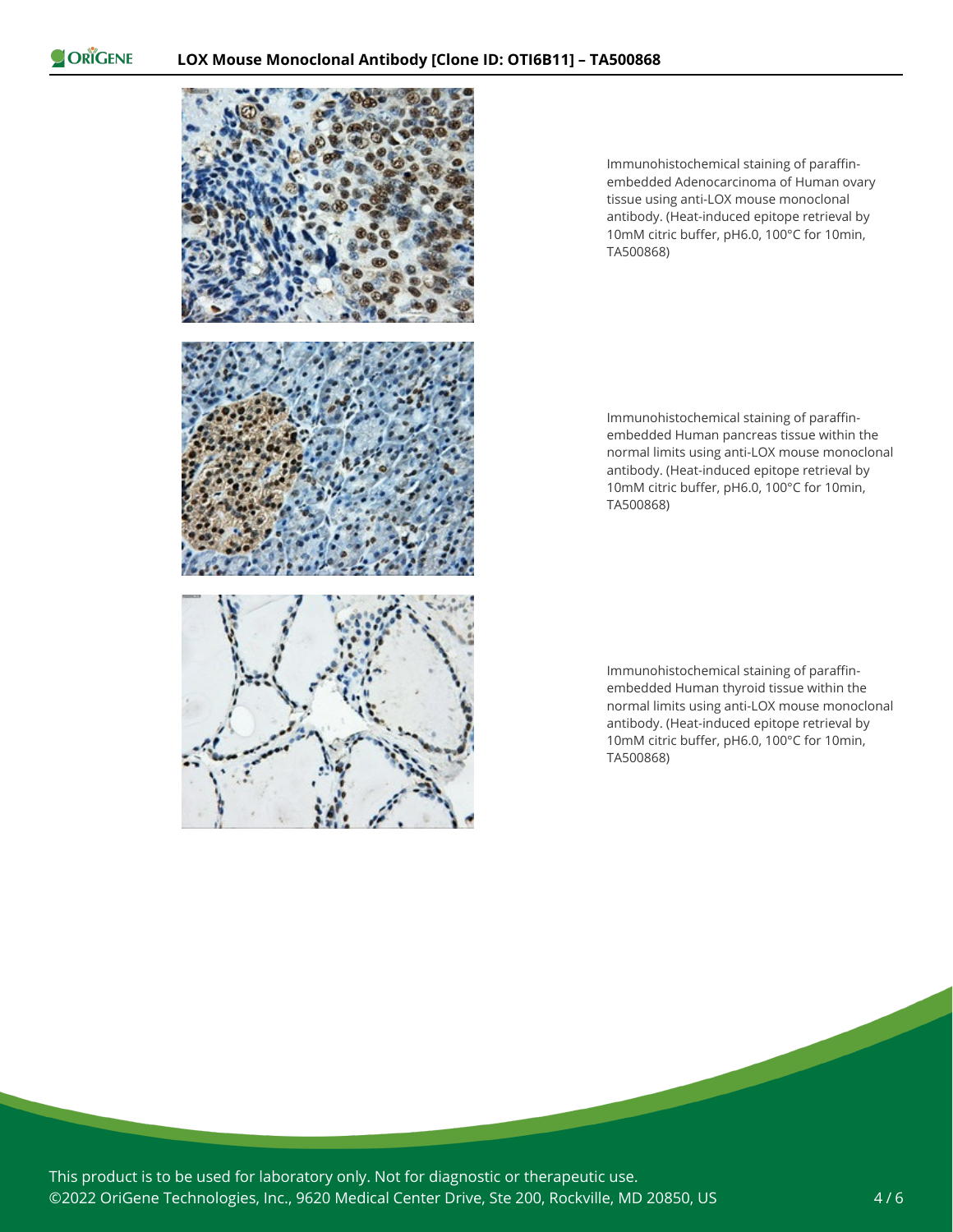

Immunohistochemical staining of paraffinembedded Human endometrium tissue within the normal limits using anti-LOX mouse monoclonal antibody. (Heat-induced epitope retrieval by 10mM citric buffer, pH6.0, 100°C for 10min, TA500868)

Immunohistochemical staining of paraffinembedded Human prostate tissue within the normal limits using anti-LOX mouse monoclonal antibody. (Heat-induced epitope retrieval by 10mM citric buffer, pH6.0, 100°C for 10min, TA500868)

Immunohistochemical staining of paraffinembedded Carcinoma of Human prostate tissue using anti-LOX mouse monoclonal antibody. (Heat-induced epitope retrieval by 10mM citric buffer, pH6.0, 100°C for 10min, TA500868)